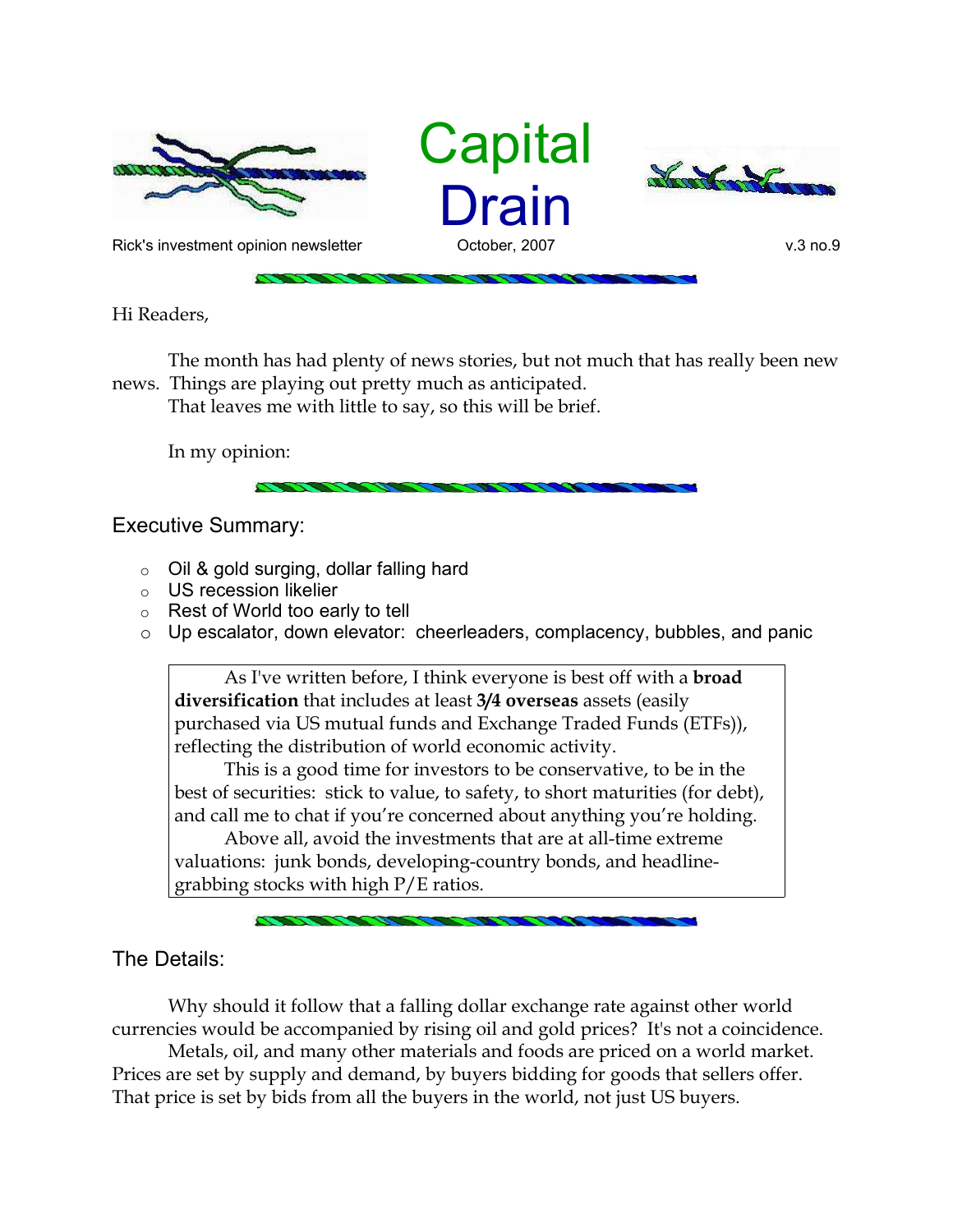Imagine the world price as being set in an abstract non-national currency, the Mund. Everyone everywhere pays the same price in Mund. The Mund price is turned into a dollar price or a Yen price or a Rupee price by multiplying by an exchange rate.

On a day when the dollar falls against the Mund but the other currencies stay constant relative to the Mund, it looks to dollar buyers as if everything in the world just got more expensive, even though everyone else in the world sees the same price as before. It also looks to everyone as if the dollar fell relative to every other currency.

The Mund is fictitious, of course, an abstraction. Mathematically, though, it is out there, equivalent to the center of the web of exchange rates we have between any two currencies.

So now we see almost every good we buy getting more expensive in dollars, and the dollar falling relative to most other currencies. As it happens, oil and gold and food are getting more expensive for everyone, but much less so for non-dollar buyers.

Rising dollar prices for world-traded goods and falling dollar exchange rates are two sides of the same coin, inevitably linked.

Oh, in case you were wondering: adjusted for inflation, we are indeed approaching an all-time high for the (dollar) price of oil. On the other hand, the price of gold (this evening \$788/troy oz.) is not even close to its inflation-adjusted record price of over \$2100.

Meanwhile, the housing market continues to plunge. There are no more US real estate bulls, at least publicly, as everyone can see that supply and demand are far out of balance. Home builders over-produced, selling to people who really couldn't afford the houses. Those houses are coming back onto the market either as desperation sales or foreclosed bank sales.

The only realistic way to get that back into balance is for builders to build far fewer houses for quite a while. As I've discussed previously, that has a depressing ripple effect on the rest of the economy.

Economic expansion or contraction is all about ripples: house builders buy nails, nail makers buy boots, boot makers buy celery, farmers buy cars, car builders buy houses, et cetera, et cetera, et cetera. The level of those ripples can be increasing or decreasing.

Right now, in the US, the levels at several points in the chains of ripples are decreasing. The Federal Reserve Bank is concerned that there may be a recession coming, and you should be too. Maybe it will only be a slowdown, not an actual recession. It's unlikely that it will be a happy-happy Goldilocks soft landing, though. It feels more like angling in toward a landing at DFW during a summer thunderstorm. It's really bumpy, and everyone onboard is just praying that there won't be a really really big bump at the end.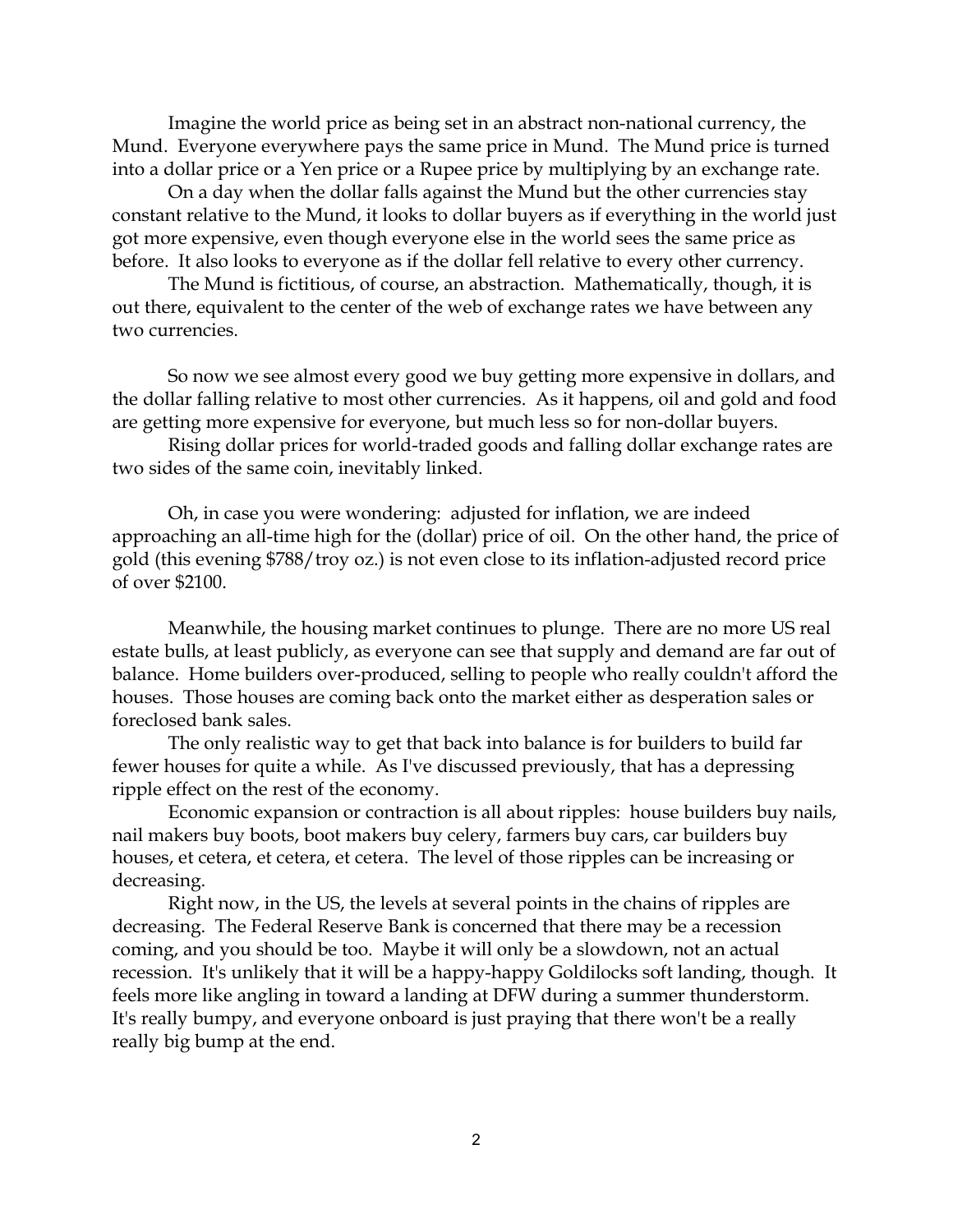The economies in the rest of the world seem to be doing better. Our real estate troubles are largely local, despite the financial sloshing and our decreased purchases of Italian marble and other imported building materials. Even if the US has a recession, the rest of the world may be OK.

A quick aside, though: I've read a lot of pundits saying that the US technology sector is a relatively good bet now "because 70% of their output is shipped overseas," and is therefore insolated from a US downturn. Wait a minute. Much of the tech production goes overseas to get assembled into finished products to sell back to US businesses and consumers. A US recession could hit tech just as much as any other mixed local/export industry.

It was interesting that Caterpillar, a Dow Industrials Index company, warned that while it was true that the falling dollar was increasing their export sales, the domestic sales were decreasing even faster.

US-based exporters are relatively well-off in a US recession, but not immune.

I heard an interesting phrase the other day:

## "**Up on the escalator, down on the elevator.**"

That seems appropriate when looking at the housing market from 2000 onward: